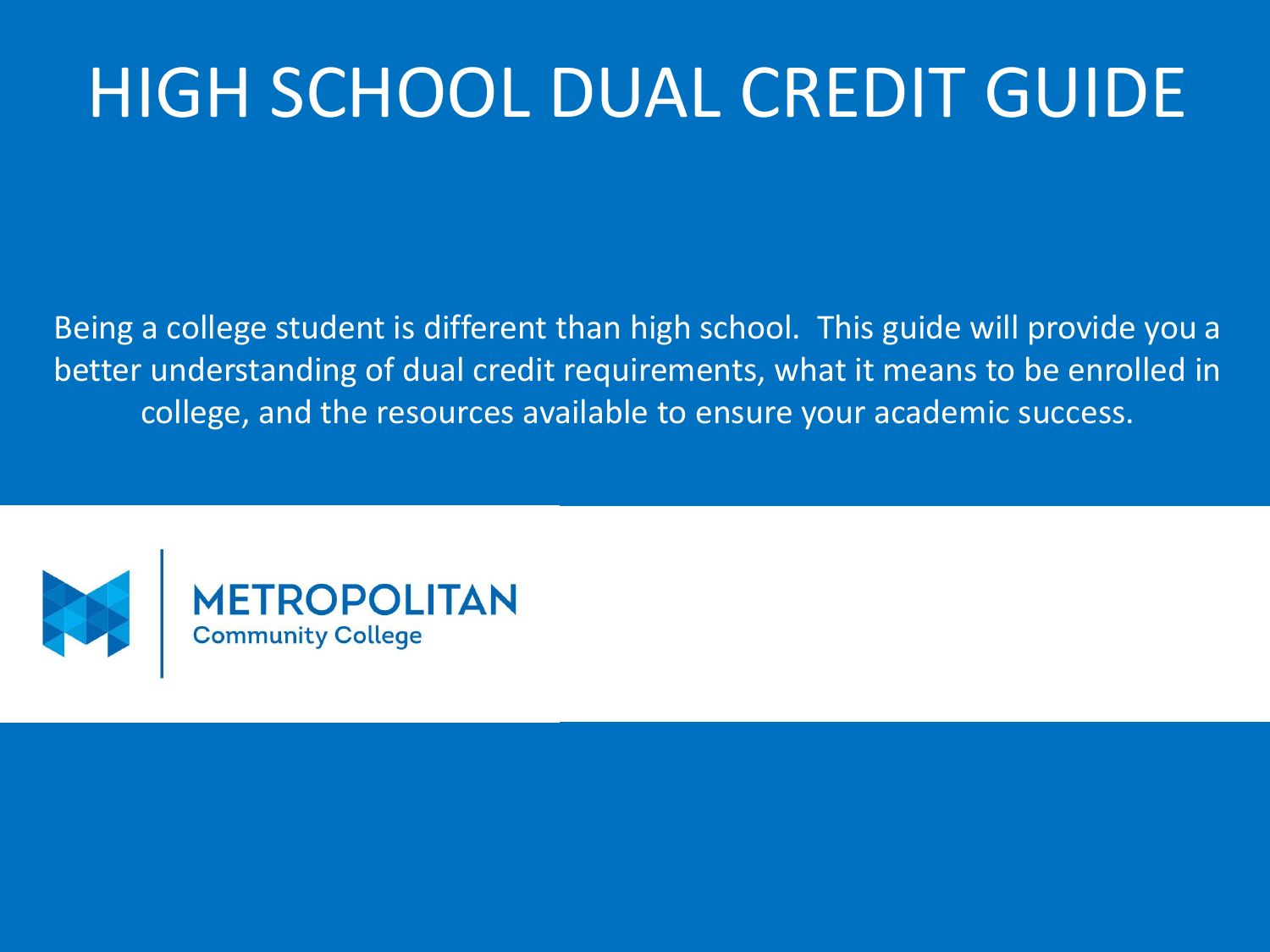## Table of Contents

- [Dual Credit 101](#page-2-0)
- College [Transcript](#page-3-0)
- **[Program](#page-4-0) Options**
- [FERPA](#page-5-0)
- [MyWay and Password Station](#page-6-0)
- [MCC Student Orientation](#page-7-0)
- [Contact Information](#page-8-0)

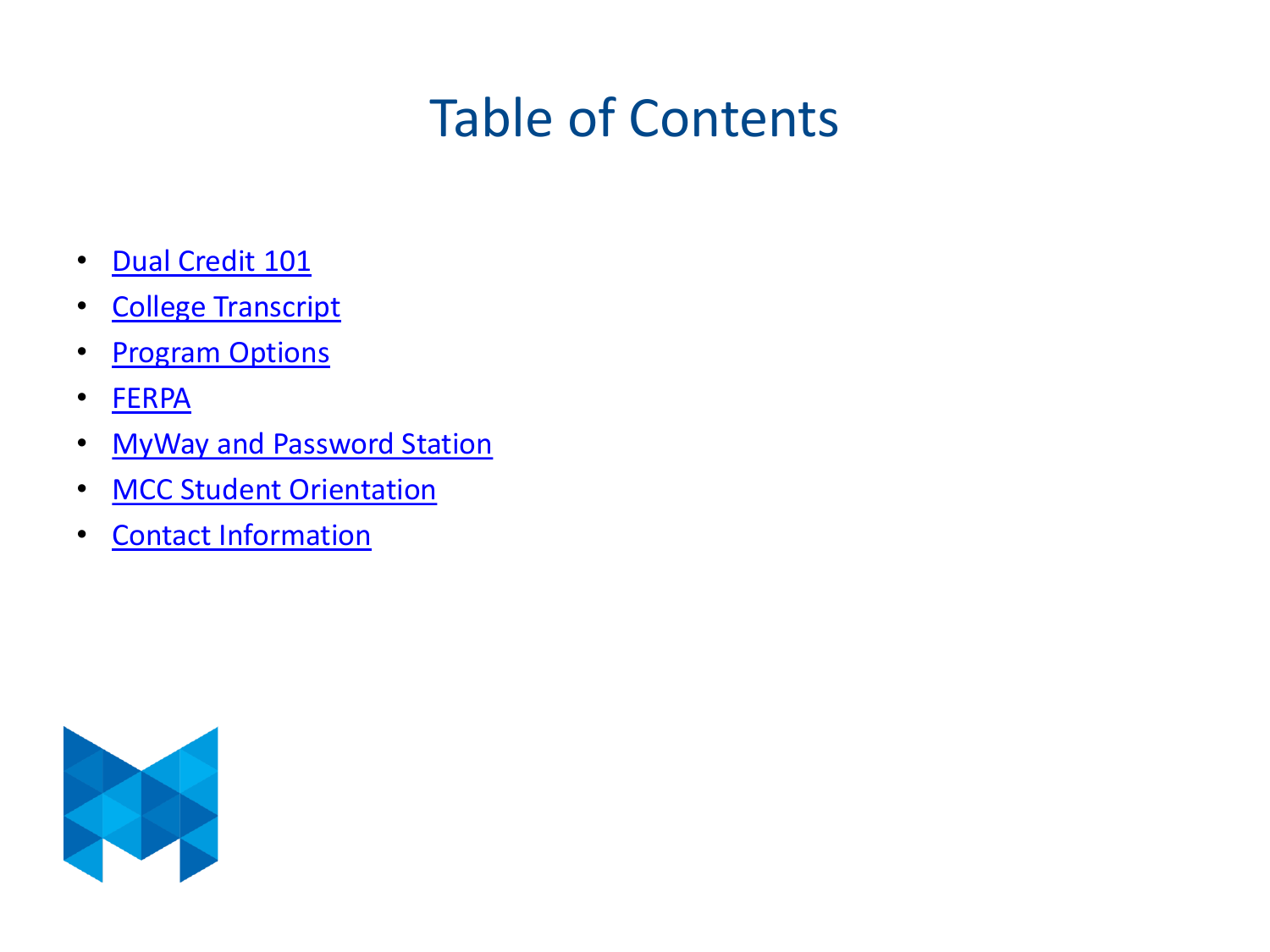

<span id="page-2-0"></span>Dual credit courses give you the chance to earn college credit by taking one or more college-level courses while you're still in high school. If you're eligible, you'll earn both high school and college credit for each dual credit course you take.

#### **Benefits:**

- •Gives you a head start on college
- •Save money on college tuition
- •Develop career focus
- •Explore a potential major
- •Increase your chances of completing a college degree

#### **Expectations:**

- The grades you earn while taking a college credit course will count toward your college grade point average (GPA) and will be a **permanent** part of your postsecondary transcript.
- High schools and colleges follow different academic calendars. Your college courses must come first.
- You will be treated as a college student and required to follow college policies, deadlines and instructor expectations.

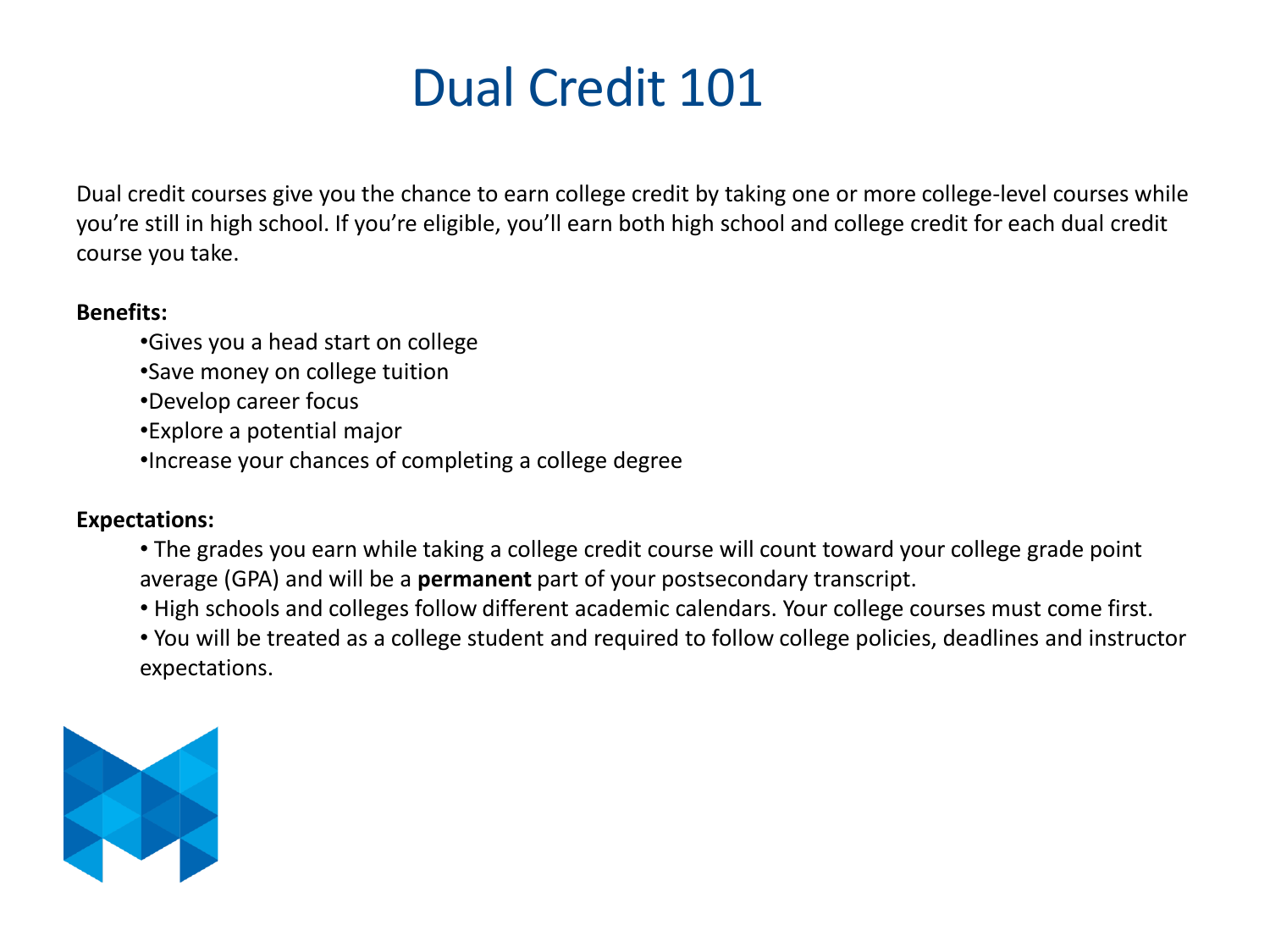## College Transcript

<span id="page-3-0"></span>The grades you earn while taking a college credit course will count toward your college grade point average (GPA) and will be a **permanent** part of your postsecondary transcript.

- Grades are part of your permanent college transcript and will follow you wherever you go.
- Your college transcript could impact future scholarship eligibility and financial aid.
- You do not have the option to remove a course or grade from your college transcript if you are unhappy with the grade.
- You can retake a course, and depending on the college or university, it will either replace the first grade or the first grade will be excluded from GPA but will show on the transcript.
- A poor grade could indicate to other colleges or universities that you were not prepared for the academic rigor of college and could impact acceptance.
- Transferability of the college courses you take vary. Visit MCC's [Transfer and Articulation](https://www.mccneb.edu/Current-Students/Transfer-from-MCC/Transfer-Information-by-School) site for more information.
- Most colleges require a C or better for a class to count toward a degree and/or transfer.

Taking college credit courses while in High School is an important decision. Make sure you are ready!



Ready to transfer your MCC courses to another institution? Visit MCC's [Transcript Request w](https://www.mccneb.edu/Current-Students/Current-Students-Resources/Records/Transcript-Request)ebpage.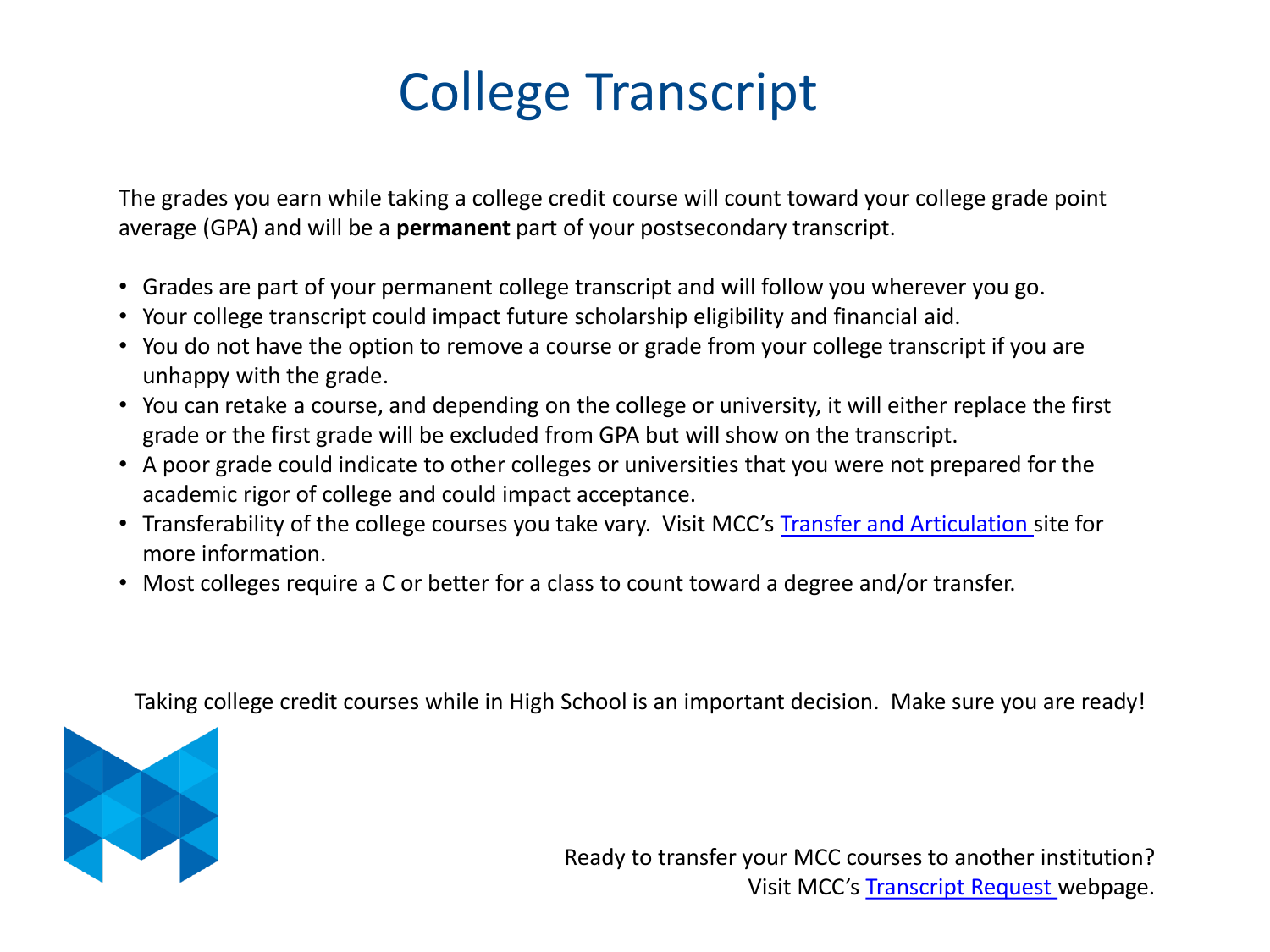### Program Options

<span id="page-4-0"></span>Explore Secondary Partnerships [program pathways t](https://www.mccneb.edu/secondarypartnerships)o find the best program for you.

- **[Career Academy](https://www.mccneb.edu/Prospective-Students/Enrollment/Secondary-Partnerships/Career-Academy)** application and registration begins with your high school counselor. Enrollment [packets](https://www.mccneb.edu/Prospective-Students/Enrollment/Secondary-Partnerships/Career-Academy) are returned to Secondary Partnerships.
- **[Concurrent Enrollment](https://mccneb.edu/Prospective-Students/Is-MCC-Right-for-ME/Enrollment/Secondary-Partnerships/Dual-Enrollment)** application and registration begins at your High School at the start of each academic term. Registration forms are returned to Secondary Partnerships.
- **[Kickstart Online Institute](https://www.mccneb.edu/Current-Students/Enrollment/Secondary-Partnerships/Kickstart-Online-Institute)** application and registration begins with the student or High School Counselor. KSOI registration forms are returned to Secondary Partnerships.
- **[Gateway to College](https://www.mccneb.edu/Prospective-Students/Is-MCC-Right-for-ME/Enrollment/Gateway-to-College)** application and registration begins with student participation in an information session.
- **[CollegeNow!](https://www.mccneb.edu/Prospective-Students/Enrollment/Secondary-Partnerships/College-Now)** application and registration begins with the student through MCC's application and an appointment with a Success Navigator.

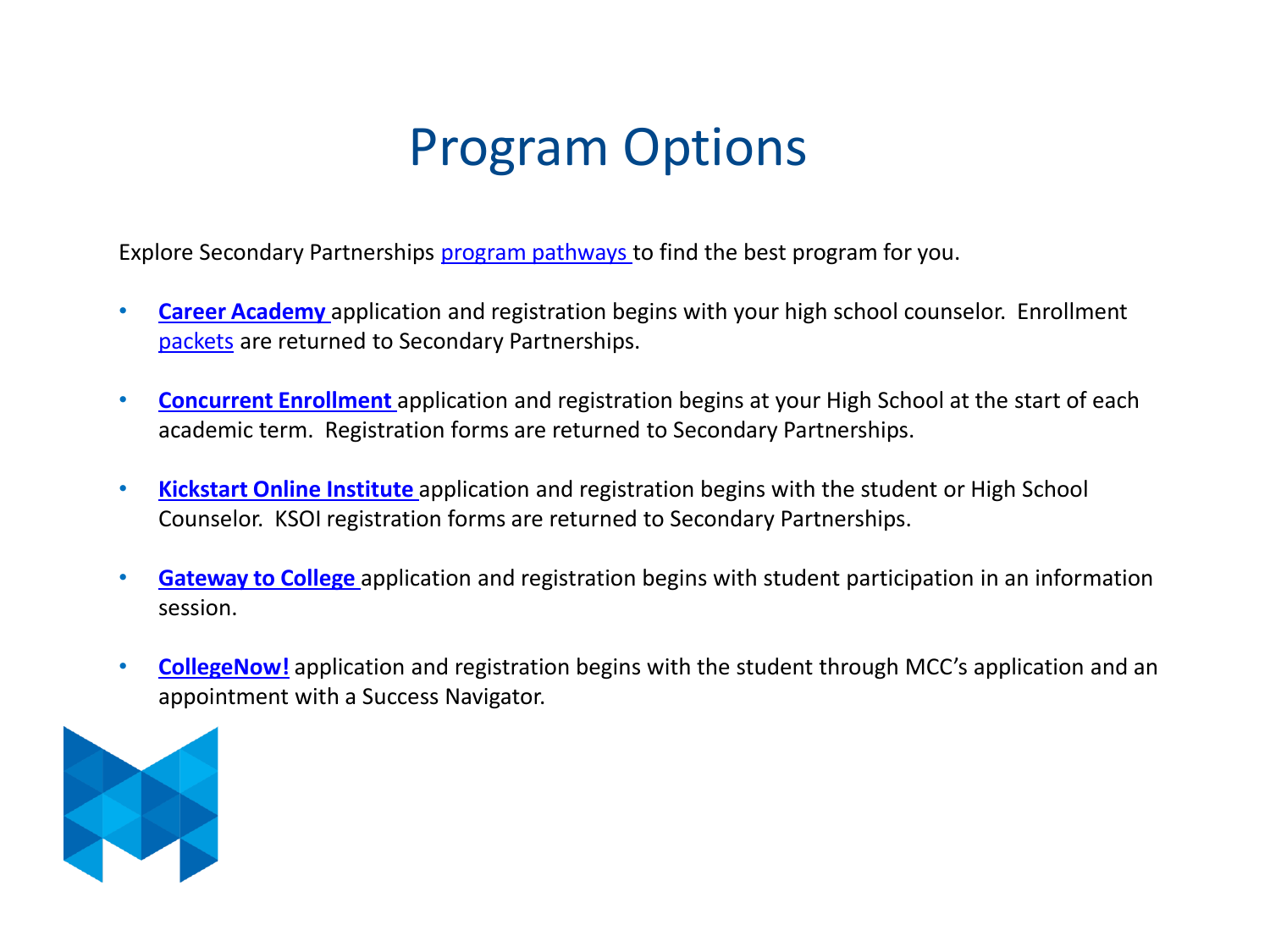#### FERPA

<span id="page-5-0"></span>The Family Educational Rights and Privacy Act (FERPA) is a federal privacy law that outlines students rights concerning access to educational records. If a student is attending a postsecondary institution - *at any age* - the rights under FERPA have transferred to the student. A student enrolled in both a high school and a postsecondary institution creates a unique situation.

If the student is under 18, the **parents still retain the rights under FERPA at the high school**, however, the **post-secondary rights belong to the student**.

Students who wish to grant parental or 3rd party access to their educational records may do so by submitting an **[Authorization to Release Student](https://mccnebcentral.etrieve.cloud/#/form/59)  Information Form** to the Records Office.

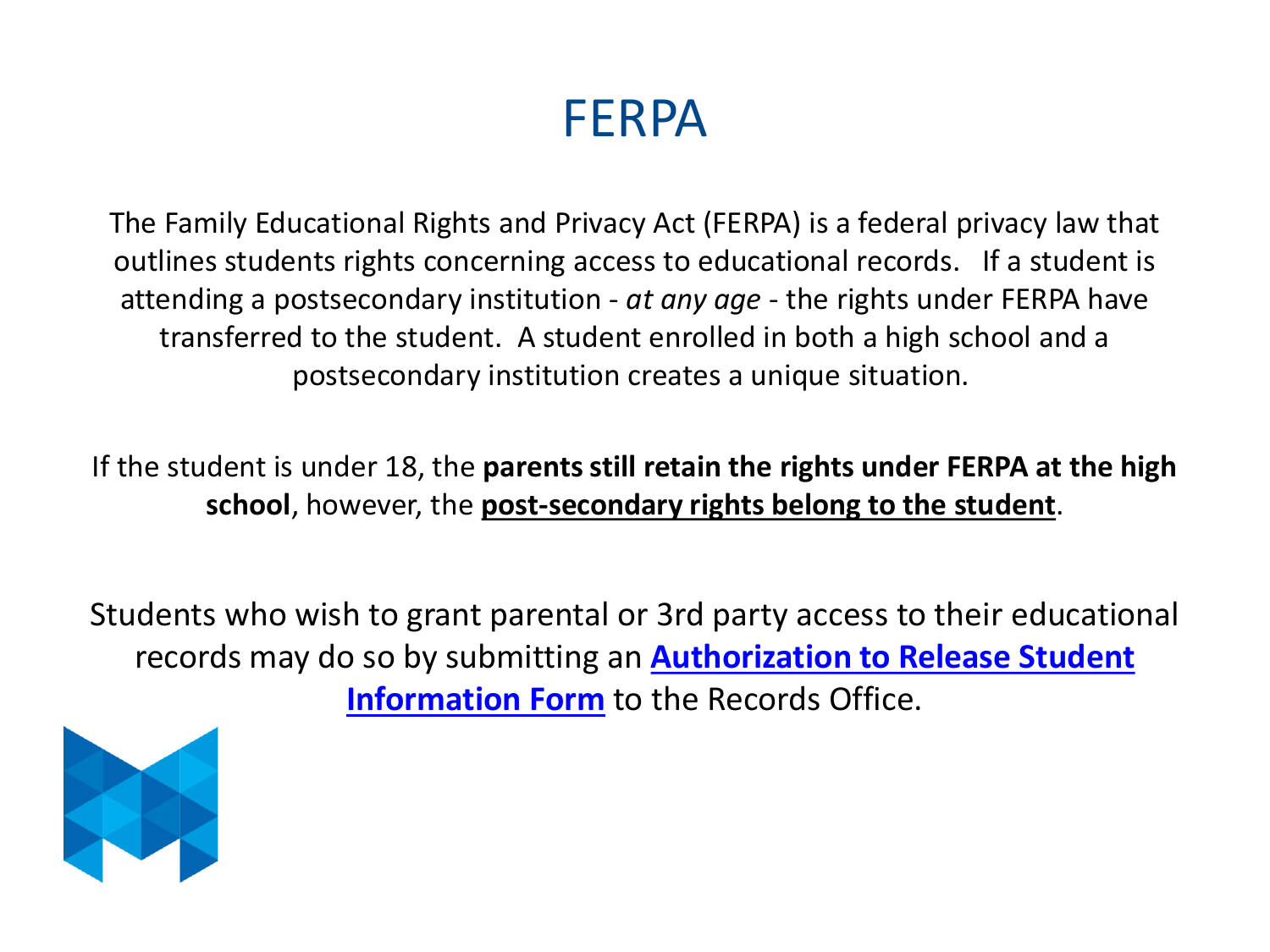## MyWay

<span id="page-6-0"></span>• MyWay is your personal web portal to MCC. The portal provides single sign-on access by automatically logging into My Services, Microsoft Outlook Calendar, and Canvas.



#### **Login Directions:**

• MyWay and Password Station guide can be found on the Secondary Partnerships [webpage.](https://mccneb.edu/getattachment/Prospective-Students/Start-Here/Enrollment-Resources/Secondary-Partnerships/MCC-College-Now-Information/College-Now/MyWay_Guide-(3).pdf.aspx?lang=en-US)



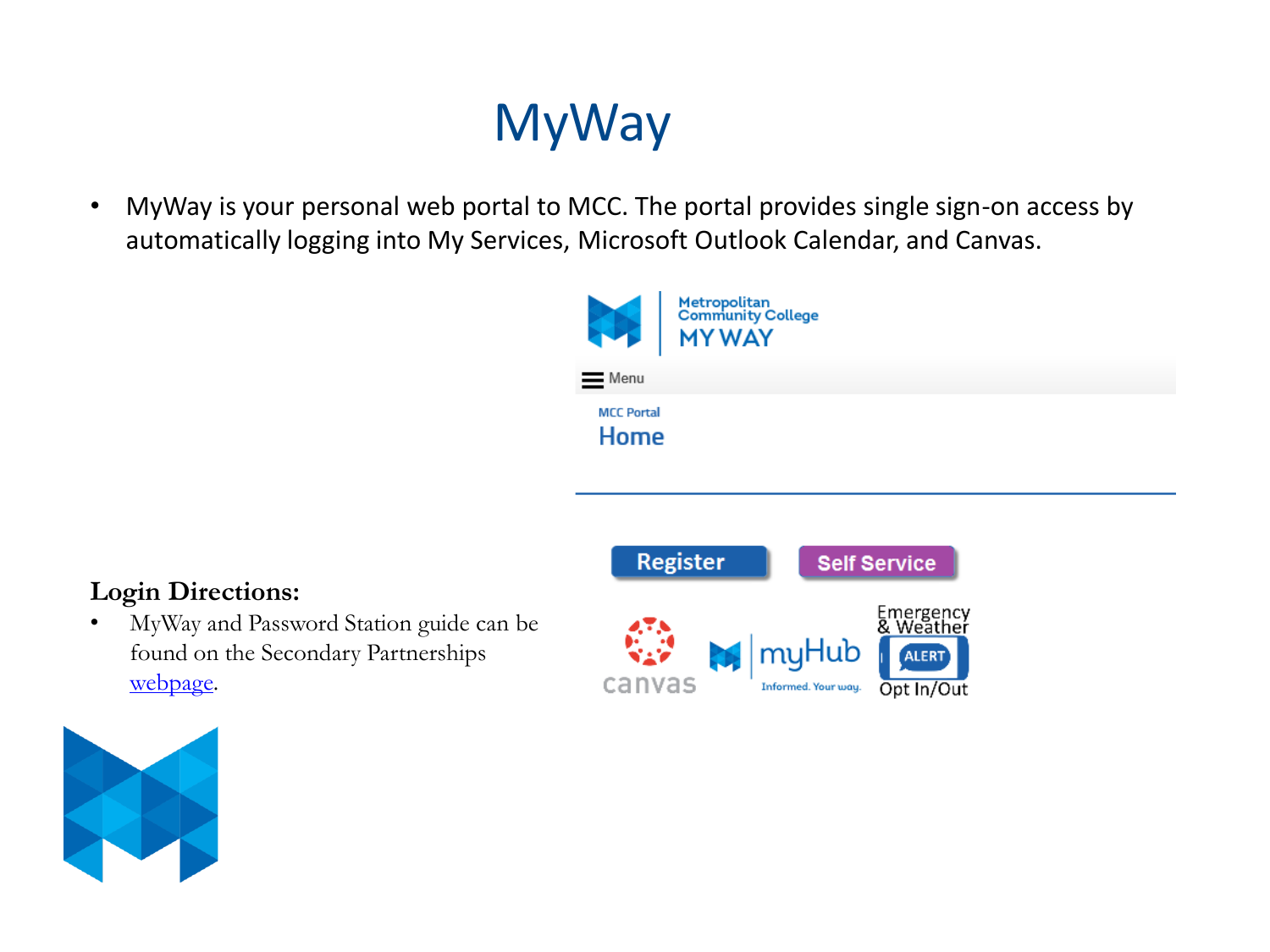## MCC Student Orientation

<span id="page-7-0"></span>MCC Student Services offers a full orientation experience where you can find information on:

- Disability Support Services
- Advising
- Tutoring
- Academic Support
- Campus Security
- Textbooks
- And More!

We encourage all students to complete the online [MCC student orientation.](https://www.mccneb.edu/Prospective-Students/Student-Tools-Resources/MCC-Student-Orientation)